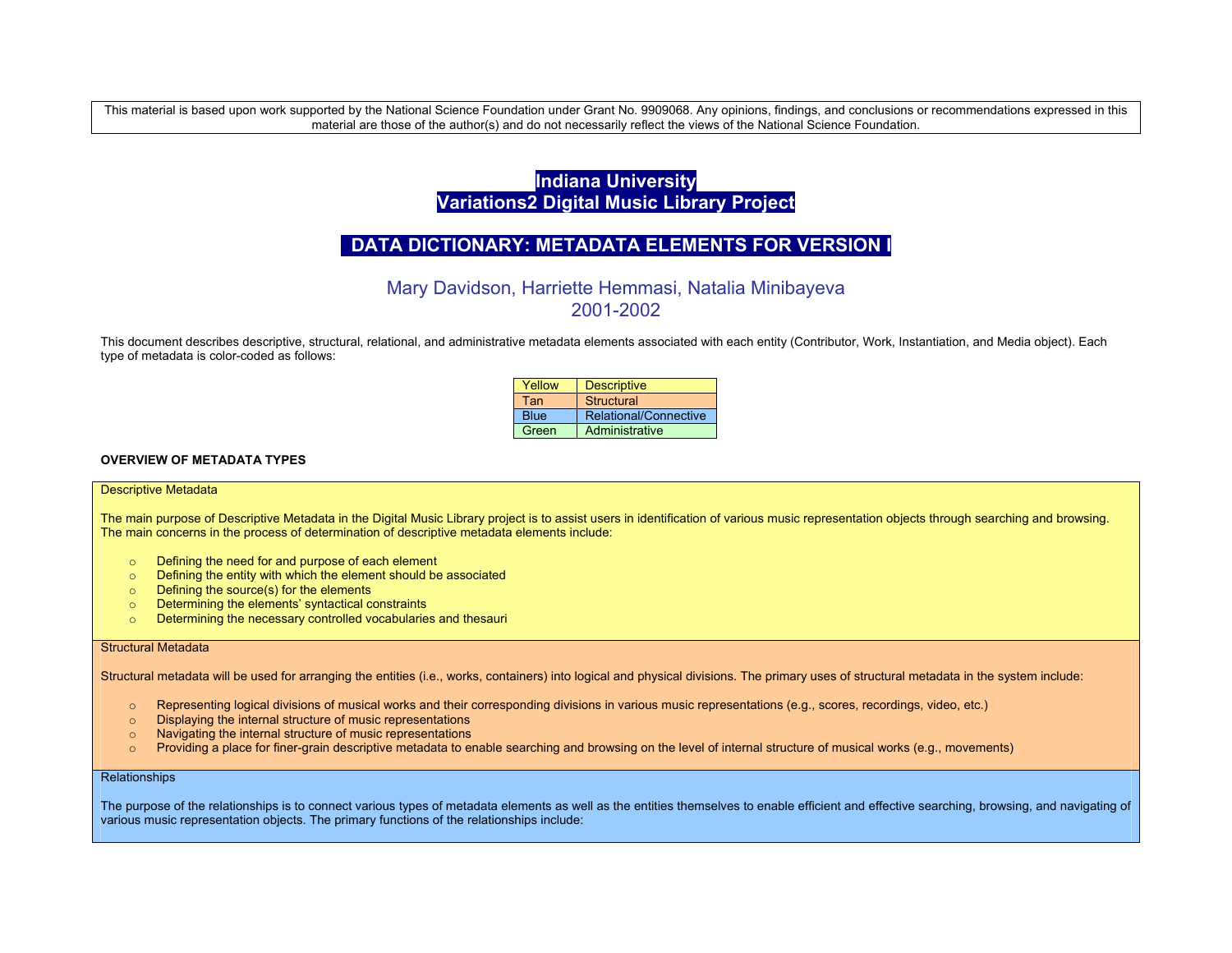- <sup>o</sup> Linking contributor names and types of contribution among various objects in the system
- <sup>o</sup> Linking works and their corresponding music representations
- <sup>o</sup> Linking structures of works and their corresponding music representations
- <sup>o</sup> Providing unique identification for the objects

## Administrative Metadata

Administrative metadata will accommodate various managerial concerns regarding:

- o Record creation and maintenance
- o Properties of the digital objects in the system
- o Access information
- <sup>o</sup> Intellectual property rights information
- <sup>o</sup> External Unique Identifiers

#### **DESCRIPTIONS OF THE COLUMNS IN THE TABLES BELOW**

| <b>Field Name</b><br><b>Database Multiplicity</b> | Indicates the field's name.<br>Indicates the required and/or possible number of data entries for each field.                                                                                                                                                                                                                                                                                                                                                                                                                                                                                                                                                                                                                                                                                                                       |
|---------------------------------------------------|------------------------------------------------------------------------------------------------------------------------------------------------------------------------------------------------------------------------------------------------------------------------------------------------------------------------------------------------------------------------------------------------------------------------------------------------------------------------------------------------------------------------------------------------------------------------------------------------------------------------------------------------------------------------------------------------------------------------------------------------------------------------------------------------------------------------------------|
| <b>Brief Record</b>                               | Indicates whether the field is required for the Brief Record (minimum cataloging requirements).                                                                                                                                                                                                                                                                                                                                                                                                                                                                                                                                                                                                                                                                                                                                    |
| Data Type                                         | Indicates the format in which data is to be entered into the system.                                                                                                                                                                                                                                                                                                                                                                                                                                                                                                                                                                                                                                                                                                                                                               |
| Source                                            | Indicates the authoritative (ARN) or bibliographic (BIB) source record number or other source of information, such as the New Grove (NG). Currently, this<br>field also indicates whether the information from the above sources should be pulled from a thesaurus/list (for controlled fields). This field is included here for<br>internal purposes only (cataloging, etc.). In the actual system, there will be another Source field, which will include source information for a limited number of<br>fields for the purposes of validation, including Uniform Contributor Name (Contributor), Uniform Contributor Date (Contributor), Uniform Title (Work), LCSH<br>(Container, Instantiation), and Uniform Series Title (Container). These five fields are currently marked with "Yes" in their corresponding Source fields. |
| <b>Scope Notes</b>                                | Describes the nature, scope, and properties of the field and suggests some cataloging guidelines.                                                                                                                                                                                                                                                                                                                                                                                                                                                                                                                                                                                                                                                                                                                                  |
| <b>ARN</b>                                        | Refers to the OCLC Authority File Number.                                                                                                                                                                                                                                                                                                                                                                                                                                                                                                                                                                                                                                                                                                                                                                                          |
| <b>BIB</b><br>NG.                                 | Refers to the OCLC BIB File Number.                                                                                                                                                                                                                                                                                                                                                                                                                                                                                                                                                                                                                                                                                                                                                                                                |
|                                                   | Refers to the New Grove Dictionary of Music and Musicians (Title and URL).                                                                                                                                                                                                                                                                                                                                                                                                                                                                                                                                                                                                                                                                                                                                                         |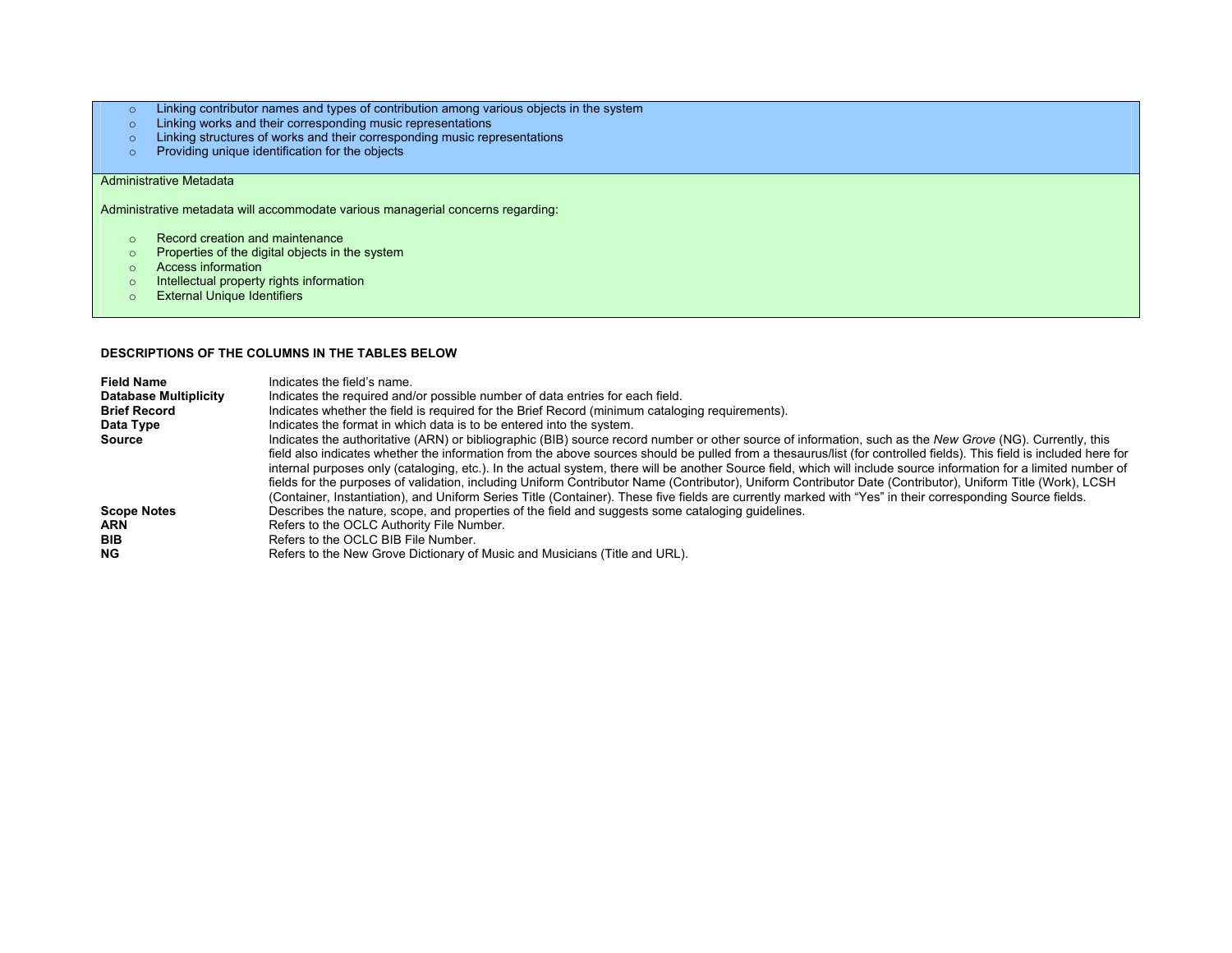## **CONTRIBUTOR RECORD MODEL**

| <b>Field Name</b>      | <b>Database</b><br><b>Multiplicity</b> | <b>Brief</b><br><b>Record</b> | <b>Data</b><br><b>Type</b>  | <b>Source</b>                                                                 | <b>Scope Notes</b>                                                                                                                                                                                                                                                                                                                                                                                                                                                                                                                                                                                                                                                                                                                                                                                                                |
|------------------------|----------------------------------------|-------------------------------|-----------------------------|-------------------------------------------------------------------------------|-----------------------------------------------------------------------------------------------------------------------------------------------------------------------------------------------------------------------------------------------------------------------------------------------------------------------------------------------------------------------------------------------------------------------------------------------------------------------------------------------------------------------------------------------------------------------------------------------------------------------------------------------------------------------------------------------------------------------------------------------------------------------------------------------------------------------------------|
| <b>Type</b>            | $\blacktriangleleft$                   |                               | Person or<br>Group          |                                                                               | Specifies the type of contributor as a person or a group.                                                                                                                                                                                                                                                                                                                                                                                                                                                                                                                                                                                                                                                                                                                                                                         |
| <b>Uniform Name</b>    | $\overline{1}$                         | Y                             | <b>Name</b>                 | <b>ARN</b><br><b>or</b><br><b>NG</b><br><b>or</b><br><b>BIB</b><br><b>Yes</b> | Specifies the full uniform name of the contributor. All Uniform Contributors should fulfill the<br>standards of the AACR2 cataloging rules. The sources for this field in order of preference and/or<br>availability include:<br><b>OCLC Authority File (supply ARN number)</b><br>$\bullet$<br>The New Grove Dictionary of Music and Musicians (supply the article name/URL)<br>$\bullet$<br>OCLC Bibliographic File (supply OCLC BIB number)<br>$\bullet$<br>Constructed anew based on the name on the container and the rules described in AACR2<br>$\bullet$<br>Begins with the last name separated by a delimiter (comma) from the rest of the name. In the<br>case of group names (e.g., "Haydn Quartet") or absence of a clear last name (e.g., "Anonymous<br>II"), the whole name is entered before the delimiting comma. |
| <b>Variant Name(s)</b> | $0$ Many                               |                               | <b>Name</b>                 | <b>ARN</b>                                                                    | Specifies the contributor's variant name(s), as indicated in the OCLC Authority File. This field<br>does not accommodate all the actual names from the Container / Instantiation records. It<br>includes only the names specified in the OCLC Authority Files 4XX field. The purpose of the<br>Variant Contributor(s) field is to accommodate those common variant names that might not<br>appear anywhere else in the system (e.g., container or instantiation) but could be employed by<br>users in constructing their search terms.<br>Begins with the last name separated by a delimiter (comma) from the rest of the name. In the<br>case of group names (e.g., "Haydn Quartet") or absence of a clear last name (e.g., "Anonymous<br>II"), the whole name is entered before the delimiting comma.                           |
| Date(s)                | $0$ Many                               | Y.                            | <b>Typed</b><br><b>Date</b> | <b>ARN</b><br><b>or</b><br><b>NG</b><br><b>or</b><br><b>BIB</b>               | Specifies the contributor's dates of birth and death, dates of flourishing, or other appropriate<br>dates associated with the contributor. The sources for this field in order of preference and/or<br>availability include:<br>The New Grove Dictionary of Music and Musicians (supply the article name/URL)<br>$\bullet$<br><b>OCLC Authority File (supply ARN number)</b><br>$\bullet$<br>OCLC Bibliographic File (supply OCLC BIB number)<br>$\bullet$                                                                                                                                                                                                                                                                                                                                                                        |
| <b>Variant Date(s)</b> | $0$ Many                               |                               | <b>Typed</b><br><b>Date</b> | <b>ARN</b><br><b>or</b><br><b>BIB</b><br><b>or</b><br><b>NG</b><br><b>Yes</b> | Specifies variant or alternate contributor dates, as indicated in the OCLC Authority File, the New<br>Grove Dictionary, or OCLC BIB file.<br>This field does not accommodate all the actual dates from the Work / Container / Instantiation<br>records. This field will also accommodate the "old style" (Julian calendar) dates after 1582 as<br>well as other common variant dates specified in the sources for this field.                                                                                                                                                                                                                                                                                                                                                                                                     |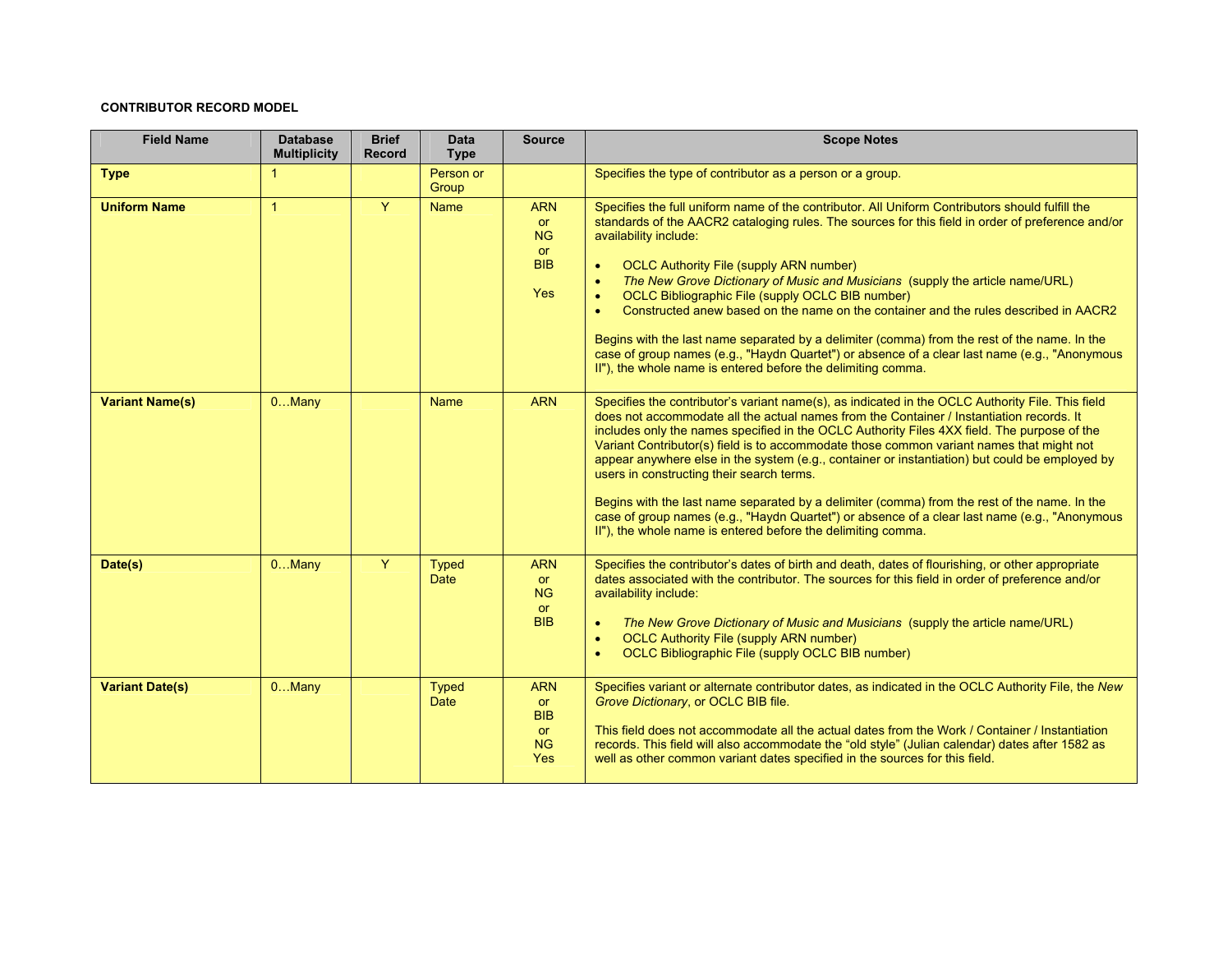| <b>Place of Origin</b>     | 01             | Place                              | N <sub>G</sub><br><b>or</b><br><b>ARN</b><br><b>or</b><br><b>BIB</b><br>translated<br>into<br>controlled<br>geographic<br>list/<br>thesaurus | Specifies the city and/or country of birth (for individual persons) or city and/or country of<br>foundation (for orchestras, choirs, ensembles, etc.). Syntax should accommodate unknown<br>and/or locations in question.<br>The sources for this field in order of preference and/or availability include:<br>The New Grove Dictionary of Music and Musicians (supply the article name/URL)<br>$\bullet$<br><b>OCLC Authority File (supply ARN number)</b><br>$\bullet$<br>OCLC Bibliographic File (supply OCLC BIB number)<br>$\bullet$ |
|----------------------------|----------------|------------------------------------|----------------------------------------------------------------------------------------------------------------------------------------------|-------------------------------------------------------------------------------------------------------------------------------------------------------------------------------------------------------------------------------------------------------------------------------------------------------------------------------------------------------------------------------------------------------------------------------------------------------------------------------------------------------------------------------------------|
| Note(s)                    | $0$ Many       | <b>Note</b>                        |                                                                                                                                              | Accommodates additional necessary information about the Contributor record.                                                                                                                                                                                                                                                                                                                                                                                                                                                               |
| <b>Related Resource(s)</b> | $0$ Many       | Resource                           | NG URL.<br>other URL.<br>and<br>printed<br>sources                                                                                           | Includes NG article title/URL or other URLs as well as printed sources and grows dynamically.                                                                                                                                                                                                                                                                                                                                                                                                                                             |
| <b>ID</b>                  |                | ID                                 |                                                                                                                                              | Indicates unique identifier for the Contributor record, generated automatically.                                                                                                                                                                                                                                                                                                                                                                                                                                                          |
| <b>Record Creation</b>     |                | Access<br>Info                     |                                                                                                                                              | Indicates the date on which the record was created and the ID of the cataloger who created the<br>record, generated automatically.                                                                                                                                                                                                                                                                                                                                                                                                        |
| <b>Last Record Update</b>  | $\overline{1}$ | <b>Access</b><br>Info              |                                                                                                                                              | Indicates most recent update time and the ID of the cataloger who performed the update,<br>generated automatically.                                                                                                                                                                                                                                                                                                                                                                                                                       |
| <b>Record Status</b>       |                | <b>Status</b><br><b>Descriptor</b> |                                                                                                                                              | Specifies the status of the record using record status descriptors (e.g., "available for public<br>access," "not available for public access," etc.)                                                                                                                                                                                                                                                                                                                                                                                      |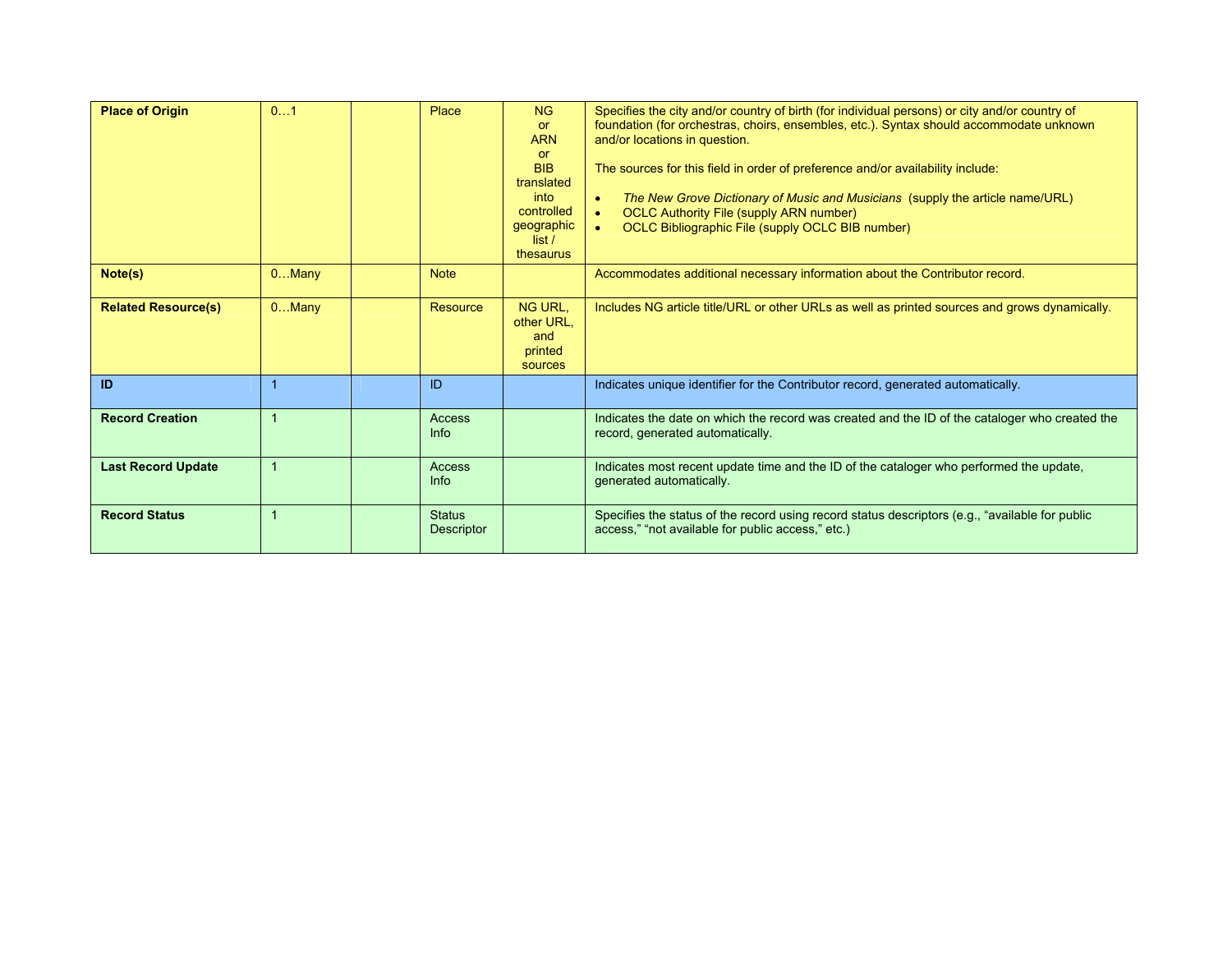## **WORK RECORD MODEL**

| <b>Field Name</b>           | <b>Database</b><br><b>Multiplicity</b> | <b>Brief</b><br><b>Record</b> | <b>Data</b><br><b>Type</b> | <b>Source</b>                                                                                                                              | <b>Scope Notes</b>                                                                                                                                                                                                                                                                                                                                                                                                                                                                                                                                                                          |
|-----------------------------|----------------------------------------|-------------------------------|----------------------------|--------------------------------------------------------------------------------------------------------------------------------------------|---------------------------------------------------------------------------------------------------------------------------------------------------------------------------------------------------------------------------------------------------------------------------------------------------------------------------------------------------------------------------------------------------------------------------------------------------------------------------------------------------------------------------------------------------------------------------------------------|
| Type                        |                                        |                               | Single or<br>Collective    |                                                                                                                                            | Specifies whether the Work is a Single or Collective work.                                                                                                                                                                                                                                                                                                                                                                                                                                                                                                                                  |
| <b>Uniform Title</b>        | $\mathbf{1}$                           | Y                             | Text                       | <b>ARN</b><br>or<br><b>BIB</b><br><b>or</b><br><b>NG</b><br><b>or</b><br>constructed<br>anew based on<br>cataloging<br>rules<br><b>Yes</b> | Specifies the uniform title of the Work. All Uniform Titles should fulfill the standards of the<br>AACR2 cataloging rules. The sources could be (in order of preference and/or availability):<br>OCLC authority file (supply ARN number)<br>$\bullet$<br>OCLC BIB file (supply OCLC number)<br>$\bullet$<br>The New Grove Dictionary of Music and Musicians (supply the article name/URL, convert<br>$\bullet$<br>into the AACR2 syntax)<br>Constructed anew based on the cataloging rules described in AACR2.<br>$\bullet$<br>This field could serve as the unique Work record identifier. |
| Variant Title(s)            | $0.$ . Many                            |                               | <b>Text</b>                | <b>ARN</b>                                                                                                                                 | Specifies the Work's variant title(s), as indicated in the OCLC authority file (supply ARN<br>number). Accommodates catalog numbers that are not present in the Uniform title (additional<br>catalog or opus numbers, alternate numbers, etc.). This field does not accommodate all the<br>actual titles from the Container / Instantiation records. It includes only the titles specified in the<br><b>OCLC Authority Files.</b>                                                                                                                                                           |
| <b>Date of Composition</b>  | 01                                     |                               | <b>Date</b>                | <b>NG</b><br>or<br><b>ARN</b><br><b>or</b><br><b>BIB</b>                                                                                   | Specifies the date of composition, if available. The sources could be (in order of preference<br>and/or availability):<br>The New Grove Dictionary of Music and Musicians (supply the article name/URL)<br>$\bullet$<br>OCLC authority file (supply ARN number)<br>$\bullet$<br>OCLC BIB file (supply OCLC number)<br>$\bullet$                                                                                                                                                                                                                                                             |
| <b>Place of Composition</b> | 01                                     |                               | Place                      | NG.<br>geographic list<br>or thesaurus                                                                                                     | Specifies location of composition (city and country, if available). Syntax is based on thesaurus<br>(standard list of geographical locations).<br>The source is:<br>The New Grove Dictionary of Music and Musicians (supply the article name/URL)<br>$\bullet$                                                                                                                                                                                                                                                                                                                              |
| Date of First Performance   | 01                                     |                               | Date                       | <b>NG</b>                                                                                                                                  | Specifies location of first performance (city and country, if available). Syntax is based on<br>thesaurus (standard list of geographical locations).<br>The source is:<br>The New Grove Dictionary of Music and Musicians (supply the article name/URL)<br>$\bullet$                                                                                                                                                                                                                                                                                                                        |
| Date of First Publication   | 01                                     |                               | Date                       | NG                                                                                                                                         | Specifies the date of first publication, if available.<br>The source is:<br>The New Grove Dictionary of Music and Musicians (supply the article name/URL).<br>$\bullet$                                                                                                                                                                                                                                                                                                                                                                                                                     |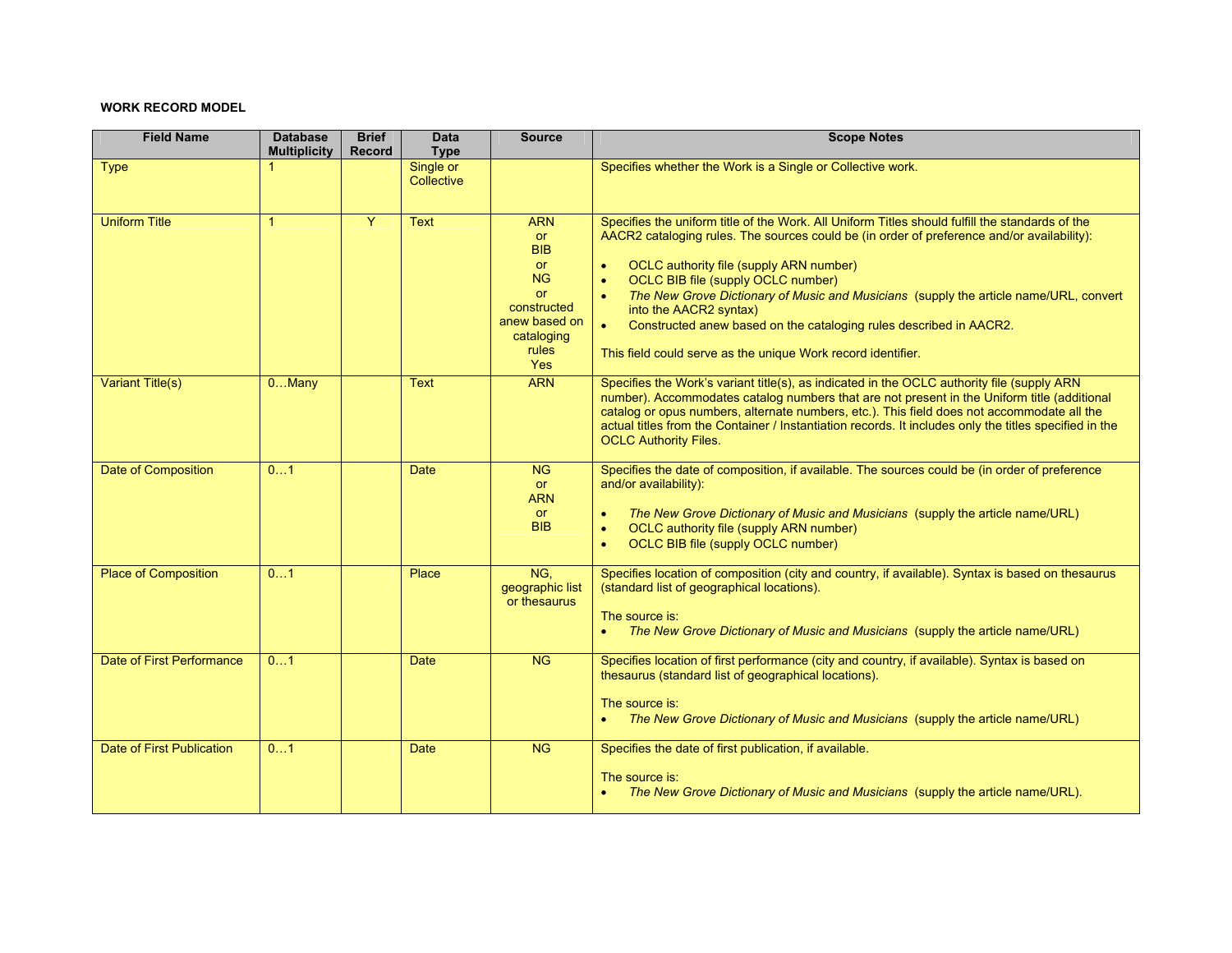| <b>Field Name</b>          | <b>Database</b><br><b>Multiplicity</b> | <b>Brief</b><br><b>Record</b> | <b>Data</b><br><b>Type</b>          | <b>Source</b>                                                                                       | <b>Scope Notes</b>                                                                                                                                                                                                                                                                                                                                                                                                                                                                                                                                                                                                                                                                   |
|----------------------------|----------------------------------------|-------------------------------|-------------------------------------|-----------------------------------------------------------------------------------------------------|--------------------------------------------------------------------------------------------------------------------------------------------------------------------------------------------------------------------------------------------------------------------------------------------------------------------------------------------------------------------------------------------------------------------------------------------------------------------------------------------------------------------------------------------------------------------------------------------------------------------------------------------------------------------------------------|
| <b>Original Text Title</b> | 01                                     |                               | <b>Text</b>                         | NG<br>or<br><b>ARN</b><br>or<br><b>BIB</b>                                                          | Specifies the complete title of the non-musical work, whose text was used in the musical work.<br>The sources could be (in order of preference and/or availability):<br>The New Grove Dictionary of Music and Musicians (supply the article name/URL)<br>$\bullet$<br>OCLC authority file (supply ARN number)<br>$\bullet$<br><b>OCLC BIB file (supply OCLC number)</b><br>$\bullet$                                                                                                                                                                                                                                                                                                 |
| Language(s)                | $0$ Many                               |                               | Language<br><b>Use</b>              | <b>Work</b><br>translated to<br>list or<br>thesaurus of<br>languages and<br>types of<br>application | Indicates the languages used in the work and associated locations/contexts of those languages<br>(e.g., language employed in the program supplied by the composer such as in Berlioz's<br>Symphonie Fantastique, etc.).<br>Some "Language location/context" categories for Work record include:<br>Program<br>$\bullet$<br>Preface<br>$\bullet$<br>Postscript<br>$\bullet$<br><b>Dedication</b><br>$\bullet$<br>Epigraph<br>$\bullet$<br>Performance directions<br>$\bullet$<br>$\bullet$<br>Lyrics                                                                                                                                                                                  |
| Subject Heading(s)         | $0$ Many                               |                               | <b>Text</b>                         | <b>ARN</b><br>or<br><b>OCLC</b><br><b>Yes</b>                                                       | Specifies the Library of Congress Subject Heading appropriate for the given work. Follows the<br>Library of Congress syntax. Subject headings for existing records will be transferred from OCLC<br>records or otherwise constructed according to the cataloging rules and Library of Congress<br>syntax. Will be transferred from OCLC.                                                                                                                                                                                                                                                                                                                                             |
| <b>Class Number</b>        | 01                                     |                               | <b>Text</b>                         | <b>ARN</b><br><b>or</b><br><b>BIB</b>                                                               | Specifies the class number appropriate for the given work. Follows the Library of Congress<br>syntax. Class numbers for existing records will be transferred from OCLC records or otherwise<br>constructed according to the cataloging rules and Library of Congress syntax. Will be<br>transferred from OCLC.                                                                                                                                                                                                                                                                                                                                                                       |
| Instrumentation            | $0$ Many                               | Y                             | <b>Instrument</b><br><b>Info</b>    | <b>NG</b><br><b>or</b><br><b>ARN</b><br>or<br>BIB.<br>instrumentation<br>list or<br>thesaurus       | Specifies performance forces of the given work. Syntax based on the controlled instrumentation<br>list/thesaurus. Cataloger will be able to pick appropriate instruments from list or thesaurus. The<br>sources could be (in order of preference and/or availability):<br>$\bullet$<br>The New Grove Dictionary of Music and Musicians (supply the article name/URL)<br>OCLC authority file (supply ARN number)<br>$\bullet$<br>OCLC BIB file (supply OCLC number)<br>$\bullet$<br>This field includes a numeric subfield, which accommodates the number of associated type of<br>instruments (e.g., 3), while the text subfield identifies the type of instruments (e.g., clarinet) |
| Genre, Form, and Style     | $0$ Many                               |                               | Genre,<br>Form, Style<br>descriptor | List or<br>thesaurus                                                                                | Specifies appropriate descriptors from the controlled list of descriptors identifying the work's<br>genre, form, and style attributes (Music Thesaurus). Cataloger picks appropriate<br>genre/form/style descriptors from list or thesaurus.                                                                                                                                                                                                                                                                                                                                                                                                                                         |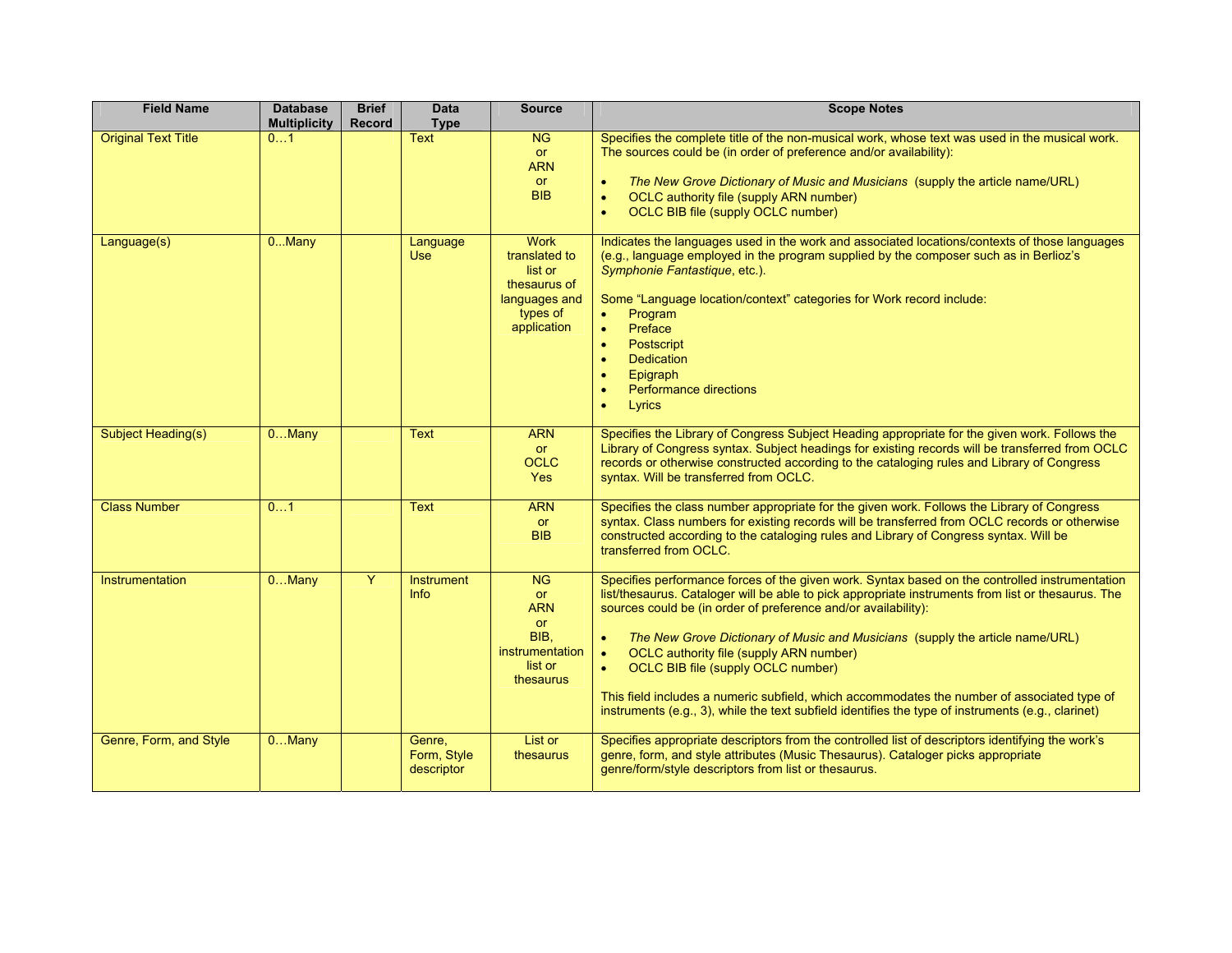| <b>Field Name</b>                                      | <b>Database</b><br><b>Multiplicity</b> | <b>Brief</b><br><b>Record</b> | <b>Data</b><br><b>Type</b>                                                                   | <b>Source</b>                                                                  | <b>Scope Notes</b>                                                                                                                                                                                                                                                                                                                                                                                                                                                                                                                                   |
|--------------------------------------------------------|----------------------------------------|-------------------------------|----------------------------------------------------------------------------------------------|--------------------------------------------------------------------------------|------------------------------------------------------------------------------------------------------------------------------------------------------------------------------------------------------------------------------------------------------------------------------------------------------------------------------------------------------------------------------------------------------------------------------------------------------------------------------------------------------------------------------------------------------|
| Key                                                    | 01                                     | Y                             | <b>Key</b><br><b>Descriptor</b>                                                              | <b>NG</b><br>or<br><b>ARN</b><br><b>or</b><br>BIB,<br>key list or<br>thesaurus | Specifies the key of the overall work. Syntax TBA. Cataloger picks appropriate key from list or<br>thesaurus. The sources could be (in order of preference and/or availability):<br>The New Grove Dictionary of Music and Musicians (supply the article name/URL)<br>$\bullet$<br>OCLC authority file (supply ARN number)<br>$\bullet$<br>OCLC BIB file (supply OCLC number)<br>$\bullet$                                                                                                                                                            |
| Note(s)                                                | $0$ Many                               |                               | <b>Note</b>                                                                                  |                                                                                | Accommodates additional necessary information about the Contributor record.                                                                                                                                                                                                                                                                                                                                                                                                                                                                          |
| Related resource(s)                                    | $0.$ Many                              |                               | <b>Resource</b>                                                                              | NG URL, other<br>URL.<br>and printed<br>sources                                | Includes NG article title/URL or other URLs as well as printed sources and grows dynamically.                                                                                                                                                                                                                                                                                                                                                                                                                                                        |
| <b>Work Structure</b>                                  | 01                                     |                               | <b>Structure</b><br><b>Declaration</b>                                                       |                                                                                | Specifies the structural elements of the work by supplying them with unique IDs, element labels<br>to be used in navigating and displaying the internal structure of the work, uniform titles<br>appropriate for internal work sections to be used in searching, and work type descriptors (e.g.,<br>movement, act, etc.)                                                                                                                                                                                                                            |
| ID                                                     |                                        |                               | ID                                                                                           |                                                                                | Indicates unique identifier for the Work record, generated automatically.                                                                                                                                                                                                                                                                                                                                                                                                                                                                            |
| Contribution(s)                                        | $0$ Many                               |                               | Contribution                                                                                 |                                                                                | Specifies the names of all contributors and their contribution types associated with the work.<br>Links to the appropriate contributor records.                                                                                                                                                                                                                                                                                                                                                                                                      |
| <b>Related Work(s)</b>                                 | $0$ Many                               |                               | <b>Work</b><br>Relation                                                                      |                                                                                | Identifies IDs of related works and types of those relationships (e.g., arrangement of, etc.)                                                                                                                                                                                                                                                                                                                                                                                                                                                        |
| <b>Copyright Declaration(s)</b>                        | $0$ Many                               |                               | Copyright<br><b>Declaration</b>                                                              |                                                                                | Specifies copyright date(s) and holder(s) associated with the work/instantiation/container. Also<br>indicates the type or domain of the copyright declaration (e.g. Music, Text, Recording, etc.)                                                                                                                                                                                                                                                                                                                                                    |
| <b>Performing Rights Society</b><br><b>Work Number</b> | 01                                     |                               | Text                                                                                         |                                                                                | Identifies the performing rights society work number. Unique ID for a work in the corresponding<br>performing rights society's database. Format: Society identifier (e.g. ASCAP, BMI, SESAC, etc.)<br>plus work number. ASCAP, BMI, and SESAC all use numeric work numbers (with varying<br>numbers of digits). Other non-US organizations may use other formats. Probably best to just<br>use an alphanumeric field.<br>References: http://repertoire.bmi.com. http://www.sesac.com/repertory/repertory1.html.<br>http://www.ascap.com/ace/ace.html |
| <b>Public Domain</b>                                   |                                        |                               | Unknown,<br>Known<br><b>Public</b><br>Domain.<br><b>Known NOT</b><br><b>Public</b><br>Domain |                                                                                | Indicates whether this work is known to be in the public domain, known NOT to be in the public<br>domain, or is unknown.                                                                                                                                                                                                                                                                                                                                                                                                                             |
| <b>Record Creation</b>                                 | $\overline{1}$                         |                               | Access Info                                                                                  |                                                                                | Indicates the date on which the record was created and the ID of the cataloger who created the<br>record, generated automatically.                                                                                                                                                                                                                                                                                                                                                                                                                   |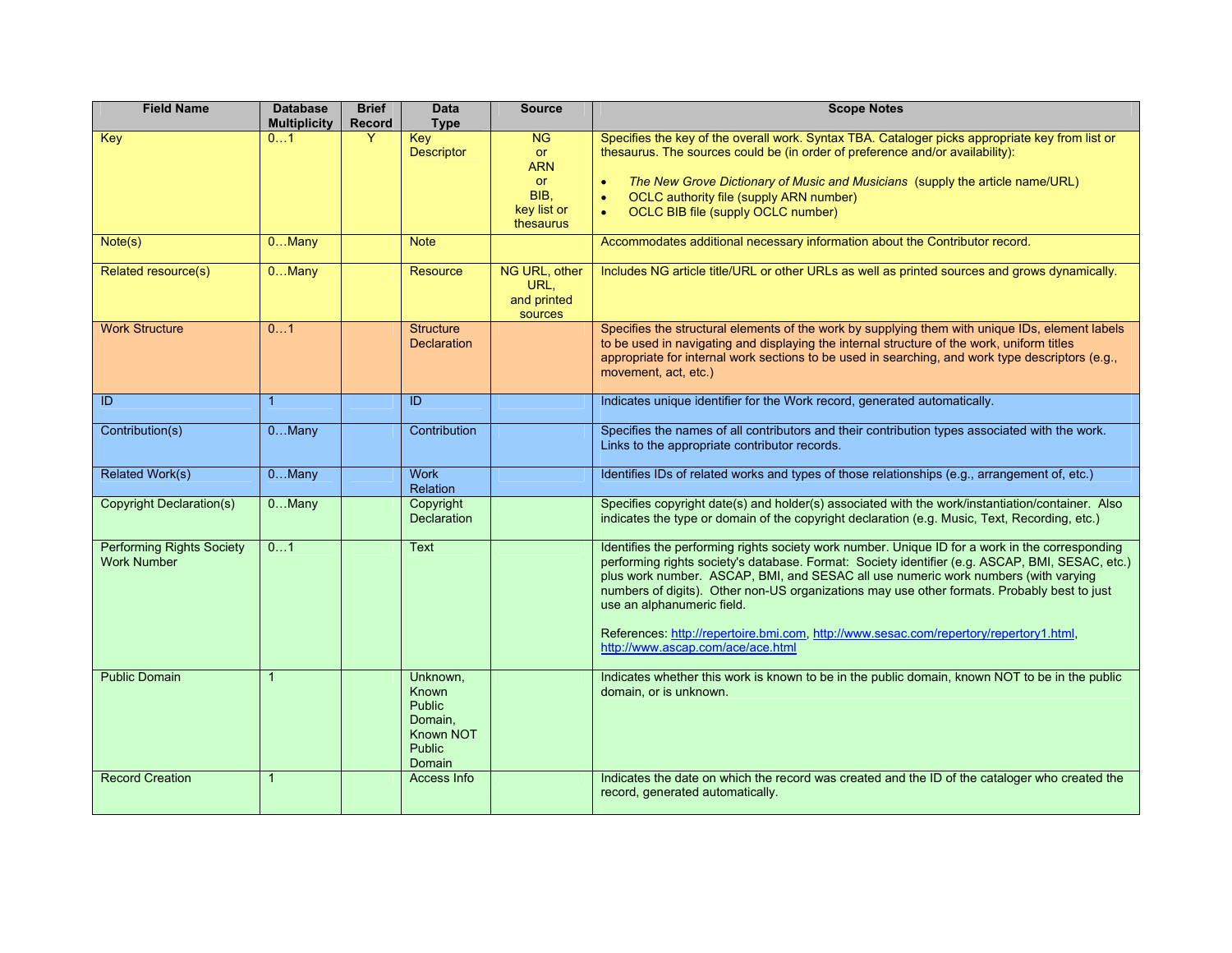| <b>Field Name</b>    | <b>Database</b>     | <b>Brief</b> | <b>Data</b>                        | <b>Source</b> | <b>Scope Notes</b>                                                                                                                                   |
|----------------------|---------------------|--------------|------------------------------------|---------------|------------------------------------------------------------------------------------------------------------------------------------------------------|
|                      | <b>Multiplicity</b> | Record       | Type                               |               |                                                                                                                                                      |
| Last Record Update   |                     |              | Access Info                        |               | Indicates most recent update time and the ID of the cataloger who performed the update.<br>generated automatically.                                  |
| <b>Record Status</b> |                     |              | <b>Status</b><br><b>Descriptor</b> |               | Specifies the status of the record using record status descriptors (e.g., "available for public<br>access," "not available for public access," etc.) |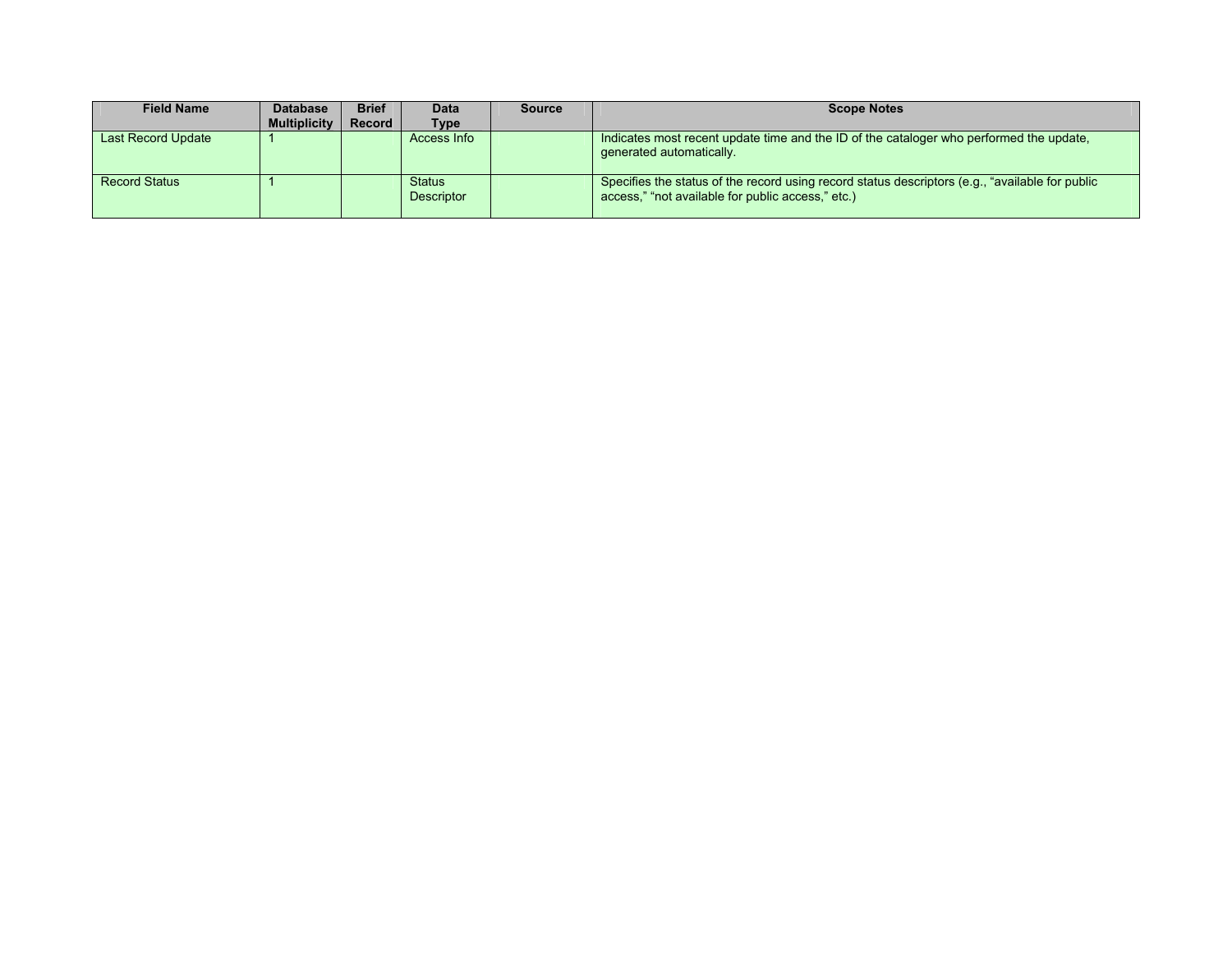## **INSTANTIATION RECORD MODEL**

| <b>Field Name</b>           | <b>Database</b><br><b>Multiplicity</b> | <b>Brief</b><br>Record | <b>Data</b><br><b>Type</b>              | <b>Source</b>                         | <b>Scope Notes</b>                                                                                                                                                                                                                                                                                                                                                                                                                                                                                                                                                                                                                                                                                              |
|-----------------------------|----------------------------------------|------------------------|-----------------------------------------|---------------------------------------|-----------------------------------------------------------------------------------------------------------------------------------------------------------------------------------------------------------------------------------------------------------------------------------------------------------------------------------------------------------------------------------------------------------------------------------------------------------------------------------------------------------------------------------------------------------------------------------------------------------------------------------------------------------------------------------------------------------------|
| <b>Title</b>                |                                        | Y                      | <b>Text</b>                             | Container                             | Identifies the actual instantiation title (as presented on the container).                                                                                                                                                                                                                                                                                                                                                                                                                                                                                                                                                                                                                                      |
| <b>Document Description</b> | $\mathbf{1}$                           | $\overline{Y}$         | <b>Document Info</b>                    | Container                             | Because a container may have more than one document types/formats, it is important for the<br>instantiation to have a field that indicates what particular type/format of document it represents.<br>Therefore, each instantiation will be described in the following ways:<br>1. Document Type:<br>Sound<br>$\bullet$<br>Score<br>Video<br>Text<br>$\bullet$<br>2. Document Format:<br>For Sound Type: LP, CD, Tape, MIDI<br>$\bullet$<br>For Score Type: All Scores, Full Scores, Reduced Scores, Parts, Facsimiles<br>For Video Type: Videotape, Video Laser Disc, DVD<br>For Text Type: Libretto, Liner Notes<br>$\bullet$                                                                                  |
| Subject Heading(s)          | $0$ Many                               |                        | Text                                    | <b>ARN</b><br>or<br><b>BIB</b><br>Yes | Specifies the Library of Congress Subject Heading appropriate for the given instantiation. Follows<br>the Library of Congress syntax. Subject headings for existing records will be transferred from<br>OCLC records or otherwise constructed according to the cataloging rules and Library of Congress<br>syntax. Will be transferred from OCLC.                                                                                                                                                                                                                                                                                                                                                               |
| <b>Class Number</b>         | 01                                     |                        | Text                                    | <b>ARN</b><br><b>or</b><br><b>BIB</b> | Specifies the class number appropriate for the given instantiation. Follows the Library of Congress<br>syntax. Class numbers for existing records will be transferred from OCLC records or otherwise<br>constructed according to the cataloging rules and Library of Congress syntax. Will be transferred<br>from OCLC.                                                                                                                                                                                                                                                                                                                                                                                         |
| Instrumentation             | $0$ Many                               | Y                      | <b>Instrument</b><br>Info,              | Container                             | Specifies performance forces of the given instantiation, if different from the work. Syntax based on<br>the controlled instrumentation list/thesaurus. Cataloger will be able to pick appropriate<br>instruments from list or thesaurus. The sources could be (in order of preference and/or<br>availability):<br>The New Grove Dictionary of Music and Musicians (supply the article name/URL)<br>OCLC authority file (supply ARN number)<br>$\bullet$<br>OCLC BIB file (supply OCLC number)<br>$\bullet$<br>This field includes a numeric subfield, which accommodates the number of associated type of<br>instruments (e.g., 3), while the text subfield identifies the type of instruments (e.g., clarinet) |
| Genre, Form, and Style      | $0$ Many                               |                        | Genre, Form,<br>and Style<br>descriptor | <b>Music</b><br><b>Thesaurus</b>      | Specifies appropriate descriptors from the controlled list of descriptors identifying the<br>instantiation's genre, form, and style attributes (Music Thesaurus), if different from the work.<br>Cataloger picks appropriate genre/form/style descriptors from list or thesaurus.                                                                                                                                                                                                                                                                                                                                                                                                                               |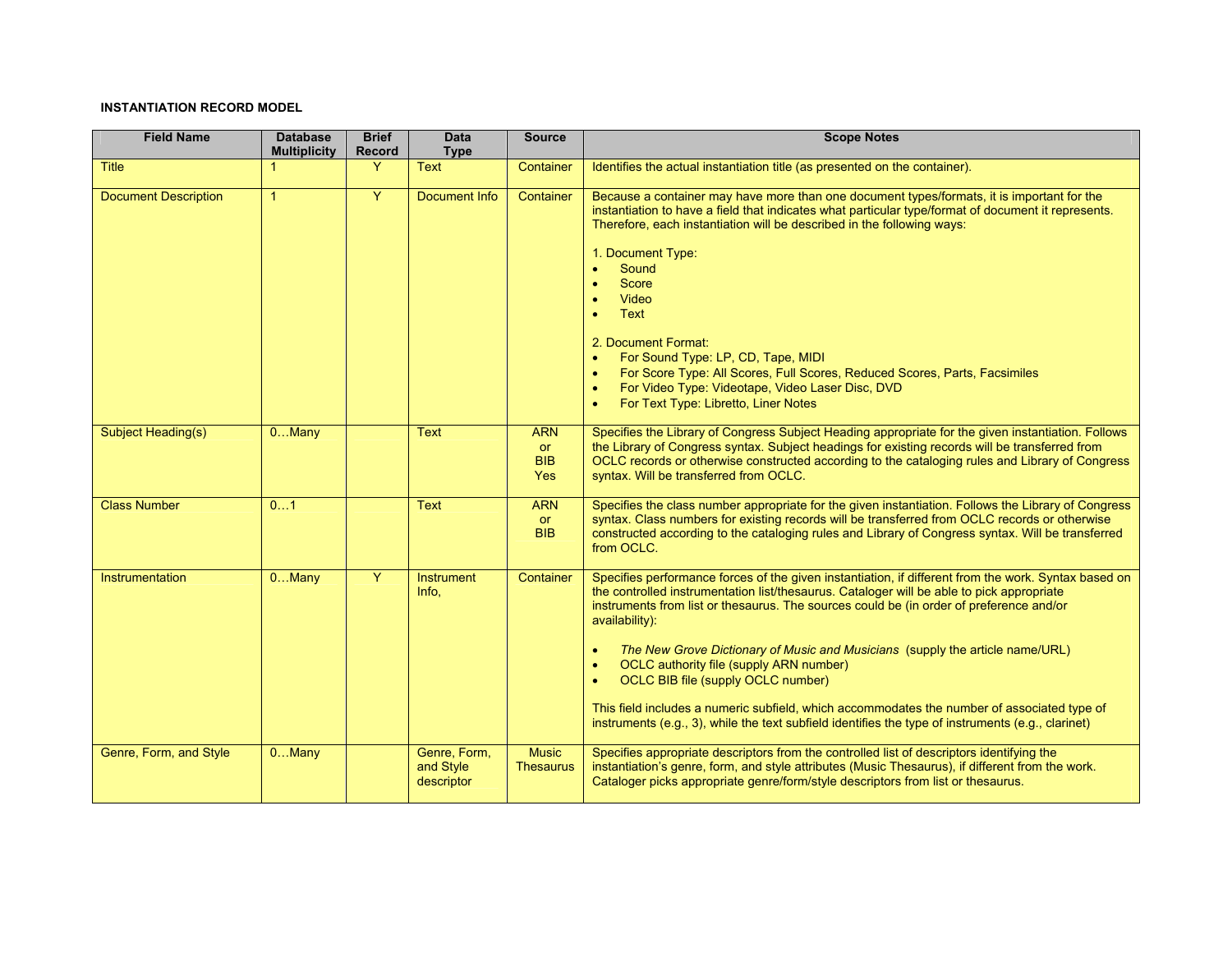| Language(s)                                    | $0$ Many     | <b>Text</b>                                                                            | Container<br>translated<br>to list or<br>thesaurus<br>of<br>languages<br>and types<br>of<br>application | Indicates the languages used in the instantiation and associated locations/contexts of those<br>languages.<br>Some "Language location/context" categories for the instantiation include:<br>Program notes<br>Performance<br>$\bullet$ |
|------------------------------------------------|--------------|----------------------------------------------------------------------------------------|---------------------------------------------------------------------------------------------------------|---------------------------------------------------------------------------------------------------------------------------------------------------------------------------------------------------------------------------------------|
| <b>Notation</b>                                | 01           | <b>Notation</b><br><b>Descriptor</b>                                                   | Container                                                                                               | Identifies the notation in which the instantiation appears in the container, in the case of printed<br>music (e.g., tabulature, modern staff notation, etc.).                                                                         |
| Date(s) of Performance                         | $0$ Many     | <b>Date</b>                                                                            | Container                                                                                               | Identifies the complete or incomplete date of recording, if available. May have more than one<br>date.                                                                                                                                |
| <b>Place of Performance</b>                    | 01           | Place                                                                                  | Container<br>translated<br>to list or<br>thesaurus                                                      | Identifies the city and country of the performance, if available.                                                                                                                                                                     |
| <b>Extent</b>                                  |              | <b>Number</b>                                                                          | Container                                                                                               | Identifies the extent (duration/length) of the instantiation.                                                                                                                                                                         |
| Note(s)                                        | $0$ Many     | <b>Note</b>                                                                            | Container                                                                                               | Accommodates additional necessary information about the Contributor record.                                                                                                                                                           |
| $\overline{D}$                                 | $\mathbf{1}$ | ID                                                                                     |                                                                                                         | Indicates unique identifier for the Instantiation record, generated automatically.                                                                                                                                                    |
| Contribution(s)                                | $0$ Many     | Contribution                                                                           | Container,<br>System<br>records.<br><b>ARN/BIB</b>                                                      | Specifies the names of all contributors and their contribution types associated with the<br>instantiation. Links to the appropriate contributor records.                                                                              |
| <b>Manifested Work</b>                         | $\mathbf{1}$ | ID                                                                                     |                                                                                                         | Provides a link to the work record represented by the instantiation.                                                                                                                                                                  |
| Completeness Indicator                         | $\mathbf{1}$ | Complete or<br>Incomplete                                                              |                                                                                                         | Specifies whether the instantiation represents the work in its complete or incomplete form.                                                                                                                                           |
| <b>Parent Container</b>                        | $\mathbf{1}$ | ID                                                                                     | Container                                                                                               | Identifies the title of the container to which the instantiation belongs. This field serves as an<br>explicit link to the container.                                                                                                  |
|                                                |              |                                                                                        |                                                                                                         |                                                                                                                                                                                                                                       |
| <b>Structural Binding</b>                      | 01           | Structural<br><b>Binding</b>                                                           |                                                                                                         | Specifies mapping between the structure and particular offsets into relevant media objects.                                                                                                                                           |
| <b>Copyright Declaration(s)</b>                | $0$ Many     | Copyright<br><b>Declaration</b>                                                        |                                                                                                         | Identifies the copyright date(s) and holder(s) associated with the work/instantiation/container.<br>Also indicates the type or domain of the copyright declaration (e.g. Music, Text, Recording, etc.)                                |
| <b>Public Domain</b><br><b>Record Creation</b> |              | Unknown,<br><b>Known Public</b><br>Domain,<br><b>Known NOT</b><br><b>Public Domain</b> |                                                                                                         | Indicates whether this work is known to be in the public domain, known NOT to be in the public<br>domain, or is unknown.<br>Indicates the date on which the record was created and the ID of the cataloger who created the            |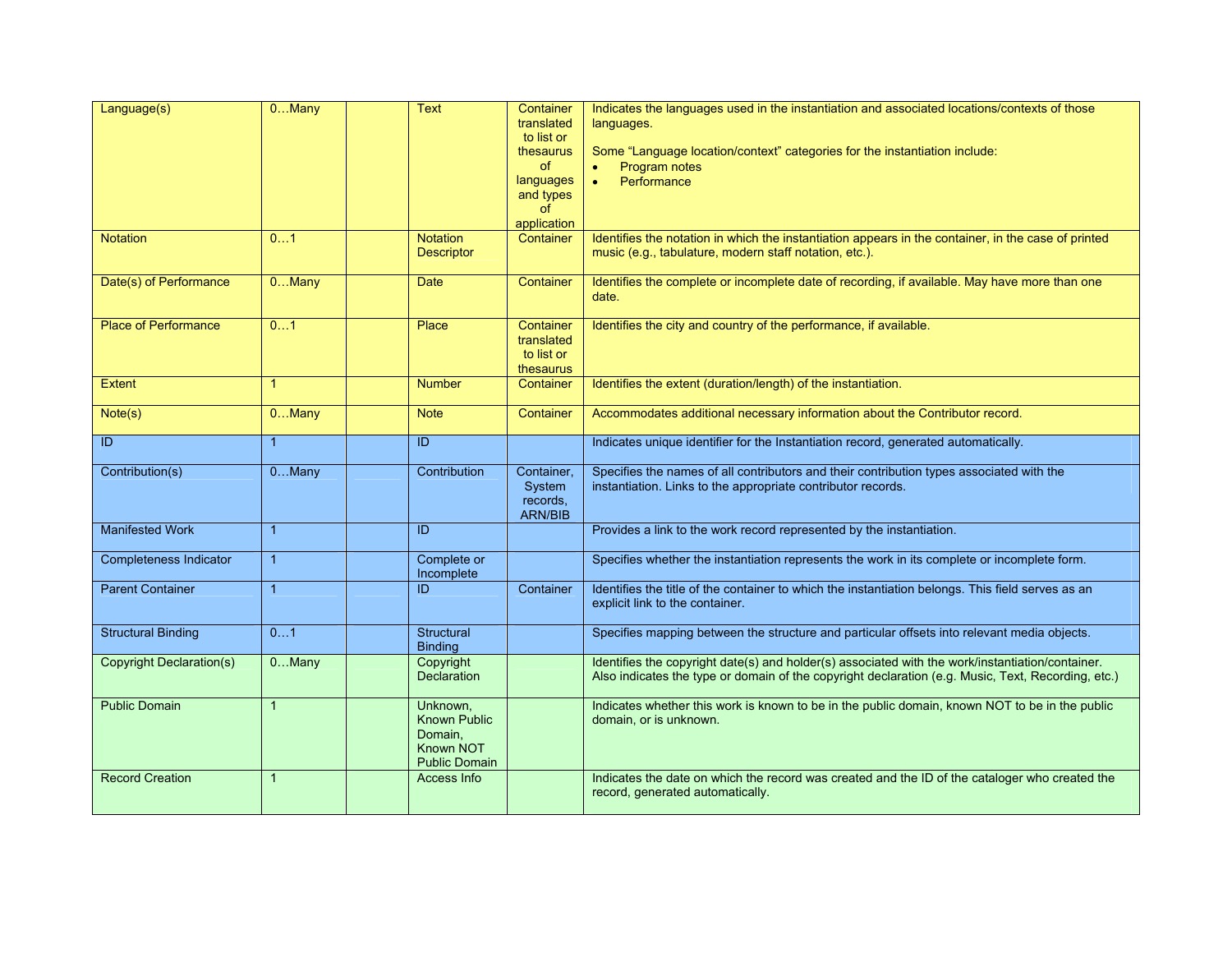| Last Record Update   |  | Access Info                        | Indicates most recent update time and the ID of the cataloger who performed the update,<br>generated automatically.                                  |
|----------------------|--|------------------------------------|------------------------------------------------------------------------------------------------------------------------------------------------------|
| <b>Record Status</b> |  | <b>Status</b><br><b>Descriptor</b> | Specifies the status of the record using record status descriptors (e.g., "available for public<br>access," "not available for public access," etc.) |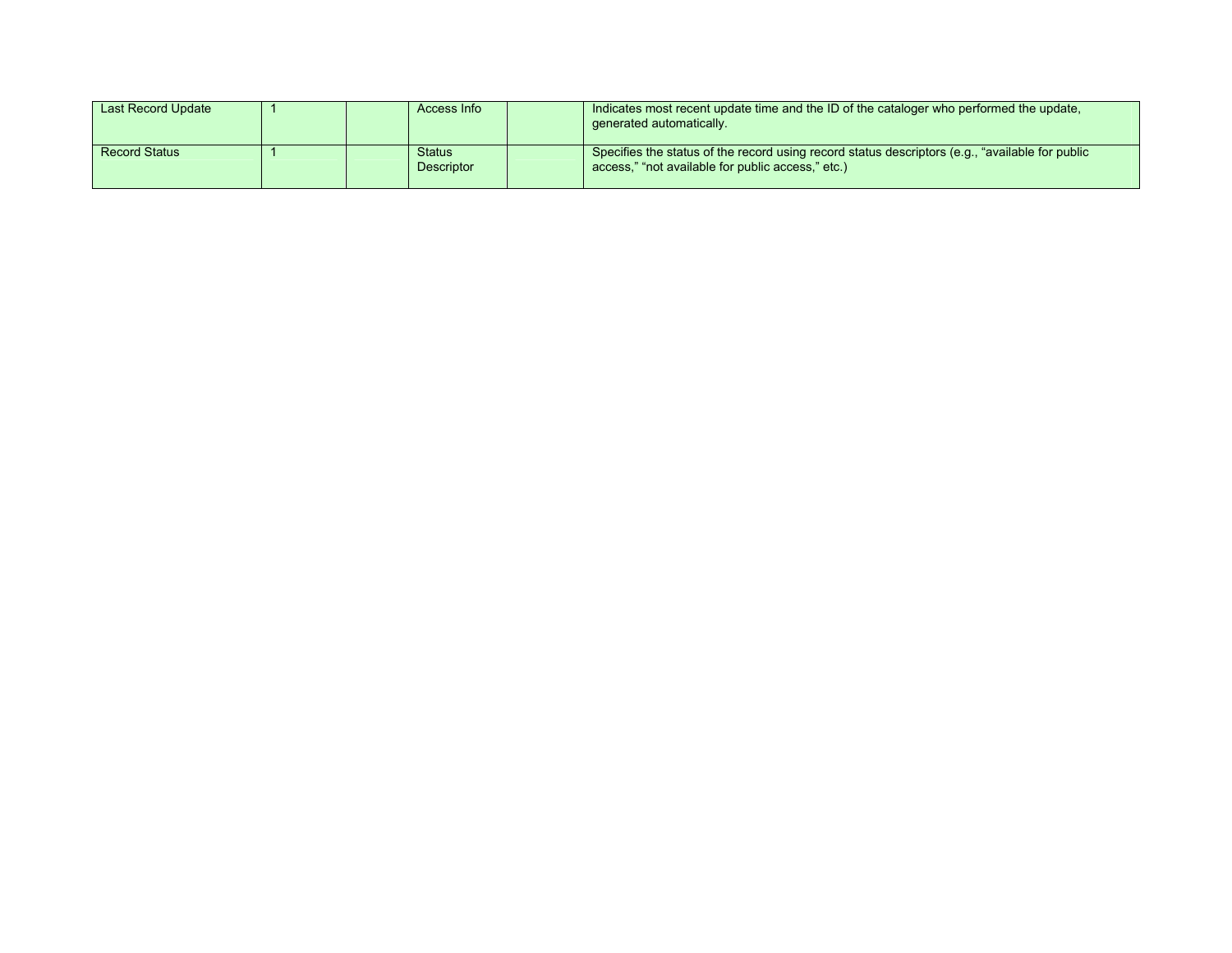## **CONTAINER RECORD MODEL**

| <b>Field Name</b>              | <b>Database</b><br><b>Multiplicity</b> | <b>Brief</b><br><b>Record</b> | <b>Data</b><br><b>Type</b> | <b>Source</b>                                      | <b>Scope Notes</b>                                                                                                                                                                                                                                                                                                                                                                                                                                                                                                                                                                                                                                                                                                                                                                                                                                                                                                                                                                                                                                                                                                                                                                                                                                                 |
|--------------------------------|----------------------------------------|-------------------------------|----------------------------|----------------------------------------------------|--------------------------------------------------------------------------------------------------------------------------------------------------------------------------------------------------------------------------------------------------------------------------------------------------------------------------------------------------------------------------------------------------------------------------------------------------------------------------------------------------------------------------------------------------------------------------------------------------------------------------------------------------------------------------------------------------------------------------------------------------------------------------------------------------------------------------------------------------------------------------------------------------------------------------------------------------------------------------------------------------------------------------------------------------------------------------------------------------------------------------------------------------------------------------------------------------------------------------------------------------------------------|
| Title(s)                       | $1$ Many                               | Y                             | <b>Text</b>                | Container                                          | Identifies the actual title of the container that the cataloger chooses to enter as the main container<br>title. Also identifies additional titles presented on the Container (e.g., different titles on the front<br>and back of a CD etc.).                                                                                                                                                                                                                                                                                                                                                                                                                                                                                                                                                                                                                                                                                                                                                                                                                                                                                                                                                                                                                      |
| <b>Uniform Series Title</b>    | 01                                     | $\overline{Y}$                | <b>Text</b>                | <b>ARN</b><br><b>or</b><br><b>BIB</b><br>Yes       | Identifies the uniform series title of the container.                                                                                                                                                                                                                                                                                                                                                                                                                                                                                                                                                                                                                                                                                                                                                                                                                                                                                                                                                                                                                                                                                                                                                                                                              |
| Publisher                      | 01                                     | Ÿ                             | <b>Text</b>                | Container                                          | Identifies the publisher name. This is the only type of contributor that does not require creating a<br>Uniform Contributor record. The publisher information resides on the Container level only.                                                                                                                                                                                                                                                                                                                                                                                                                                                                                                                                                                                                                                                                                                                                                                                                                                                                                                                                                                                                                                                                 |
| <b>Edition</b>                 | 01                                     | Y                             | <b>Text</b>                | Container                                          | Identifies the edition number of the container.                                                                                                                                                                                                                                                                                                                                                                                                                                                                                                                                                                                                                                                                                                                                                                                                                                                                                                                                                                                                                                                                                                                                                                                                                    |
| <b>Publisher/Plate Numbers</b> | $0.$ Many                              | $\overline{Y}$                | <b>Text</b>                | Container                                          | Identifies publisher label and plate numbers as they appear on the container.                                                                                                                                                                                                                                                                                                                                                                                                                                                                                                                                                                                                                                                                                                                                                                                                                                                                                                                                                                                                                                                                                                                                                                                      |
| Document Description(s)        | 1Many                                  | $\overline{Y}$                | Document Info              | Container<br>translated<br>to list or<br>thesaurus | Describes the physical properties of the container in the following three ways:<br>1. Document Type:<br>Sound<br>$\bullet$<br>Score<br>$\bullet$<br>Video<br>$\bullet$<br>Text<br>$\bullet$<br>2. Document Format:<br>For Sound Type: LP, CD, Tape, MIDI<br>$\bullet$<br>For Score Type: All Scores, Full Scores, Reduced Scores, Parts, Facsimiles<br>$\bullet$<br>For Video Type: Videotape, Video Laser Disc, DVD<br>$\bullet$<br>For Text Type: Libretto, Liner Notes<br>$\bullet$<br>3. Document Description:<br>physical dimensions of the document, transferred from MARC records or constructed based<br>$\bullet$<br>on the cataloging rules, and the total duration/length of the document.<br>Note: The categories for the "Document Format" attribute have been chosen based on the<br>commonly accepted musicians' vocabulary and not the vocabulary currently used in cataloging.<br>This is to provide more intuitive categories easily understood by the system's users (as opposed<br>to the categories like "close score" used in cataloging but not in common searches). In addition,<br>some of the categories used in traditional cataloging might not be very relevant for the present<br>system, such as "miniature" or "study size" score. |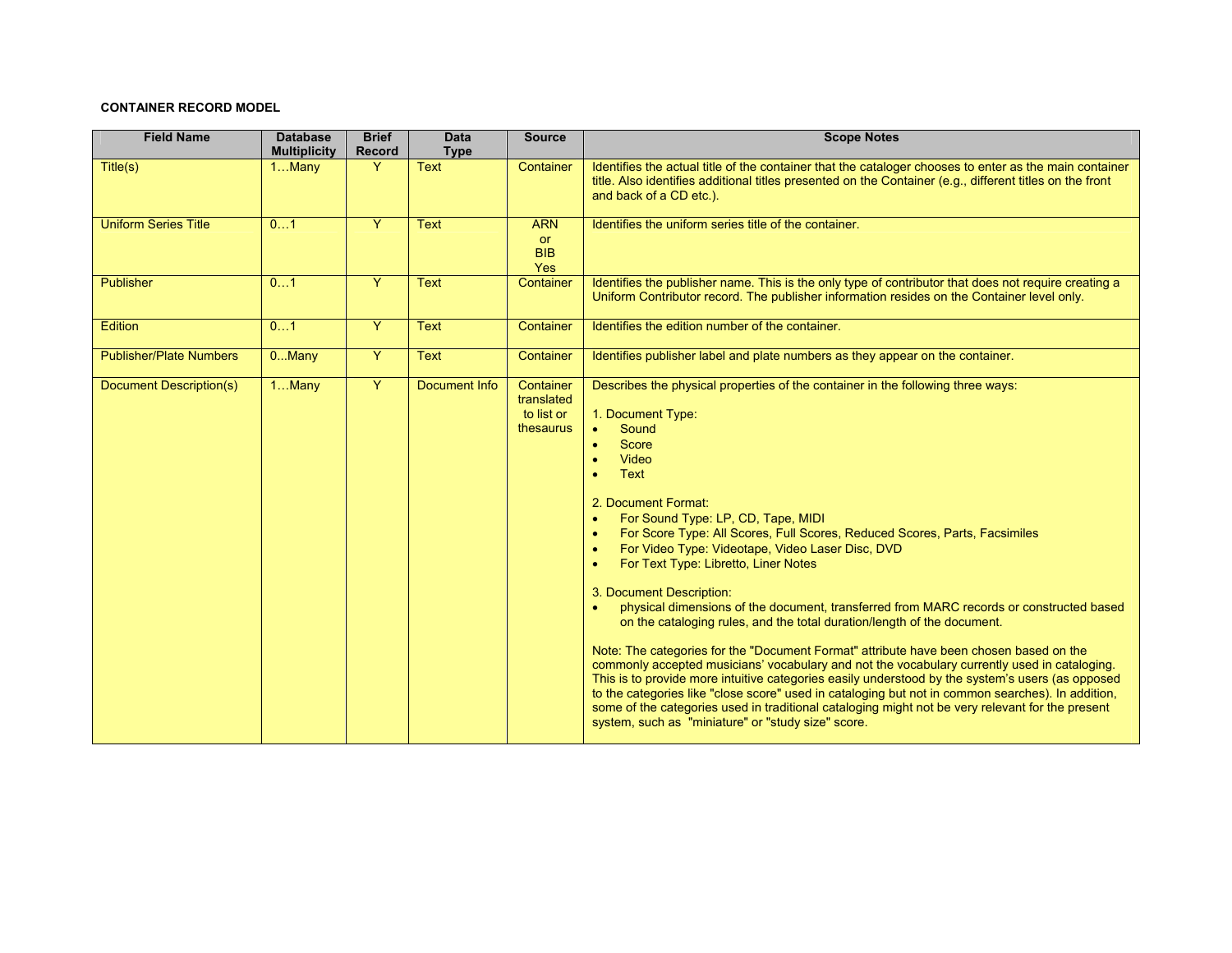| <b>Field Name</b>                           | <b>Database</b><br><b>Multiplicity</b> | <b>Brief</b><br><b>Record</b> | <b>Data</b><br><b>Type</b>                                  | <b>Source</b>                                                                                                  | <b>Scope Notes</b>                                                                                                                                                                                                                                                                           |
|---------------------------------------------|----------------------------------------|-------------------------------|-------------------------------------------------------------|----------------------------------------------------------------------------------------------------------------|----------------------------------------------------------------------------------------------------------------------------------------------------------------------------------------------------------------------------------------------------------------------------------------------|
| Language(s)                                 | $0$ Many                               | Y                             | <b>Text</b>                                                 | Container<br>translated<br>to list or<br>thesaurus<br><b>of</b><br>languages<br>and types<br>of<br>application | Indicates the languages used in the container and associated locations/contexts of those<br>languages.<br>Some "Language location/context" categories for the container include:<br>Program notes for the entire container<br>$\bullet$<br>Liner notes for the entire container<br>$\bullet$ |
| Date of Publication                         | 01                                     |                               | <b>Date</b>                                                 | Container                                                                                                      | Identifies the year of container publication.                                                                                                                                                                                                                                                |
| Date of Copyright                           | 01                                     |                               | <b>Date</b>                                                 |                                                                                                                | Identifies the copyright date of the container.                                                                                                                                                                                                                                              |
| <b>Place of Publication</b>                 | 01                                     |                               | Place                                                       | Container<br>translated<br>to list or<br>thesaurus                                                             | Specifies the location of publication if available. Syntax is based on thesaurus (standard list of<br>geographical locations). The source is the Container itself.                                                                                                                           |
| Note(s)                                     | 0Many                                  |                               | <b>Note</b>                                                 |                                                                                                                | Accommodates additional necessary information about the Contributor record.                                                                                                                                                                                                                  |
| <b>Container Structure</b>                  | 01                                     |                               | <b>Structural</b><br><b>Declaration</b>                     |                                                                                                                |                                                                                                                                                                                                                                                                                              |
| $\overline{D}$                              | $\mathbf{1}$                           |                               | ID                                                          |                                                                                                                | Indicates unique identifier for the Container record, generated automatically.                                                                                                                                                                                                               |
| Contribution(s)                             | $0$ Many                               |                               | Contribution                                                | Container<br>converted<br>to list or<br>thesaurus<br>or BIB                                                    | Specifies the names of all contributors and their contribution types associated with the container.<br>Links to the appropriate contributor records.                                                                                                                                         |
| <b>Contained Collective</b><br><b>Works</b> | $0$ Many                               |                               | ID                                                          |                                                                                                                | Specifies the IDs of the works included in the container.                                                                                                                                                                                                                                    |
| <b>Contained Media Objects</b>              | $0$ Many                               |                               | ID                                                          |                                                                                                                | Specifies the IDs of the media objects included in the container.                                                                                                                                                                                                                            |
| <b>Contained Instantiations</b>             | $0$ Many                               |                               | ID                                                          |                                                                                                                | Specifies the IDs of the instantiations included in the container.                                                                                                                                                                                                                           |
| <b>Structural Binding</b>                   | 01                                     |                               | <b>Structural</b><br><b>Binding</b>                         |                                                                                                                | Specifies mapping between the structure and particular offsets into relevant media objects.                                                                                                                                                                                                  |
| <b>Physical Identification</b>              | $\mathbf{1}$                           |                               | Physical ID<br><b>Info</b>                                  | Container                                                                                                      | Location, call number, and copy information associated with the original physical item(s)<br>represented by the Container.                                                                                                                                                                   |
| <b>Condition</b>                            | 01                                     |                               | Condition<br>Descriptor                                     | Container                                                                                                      | Specifies the condition of the physical item that is being digitized at the moment of digitization.                                                                                                                                                                                          |
| <b>Holding Status</b>                       | 01                                     |                               | Circulating,<br>Non-<br>circulating,<br><b>Not Retained</b> | Container                                                                                                      | Specifies whether the container is circulating, non-circulating, or not retained.                                                                                                                                                                                                            |
| <b>ISBN</b>                                 | 01                                     |                               | Text                                                        | Container                                                                                                      | Identifies the International Standard Book Number in the case of printed sources.                                                                                                                                                                                                            |